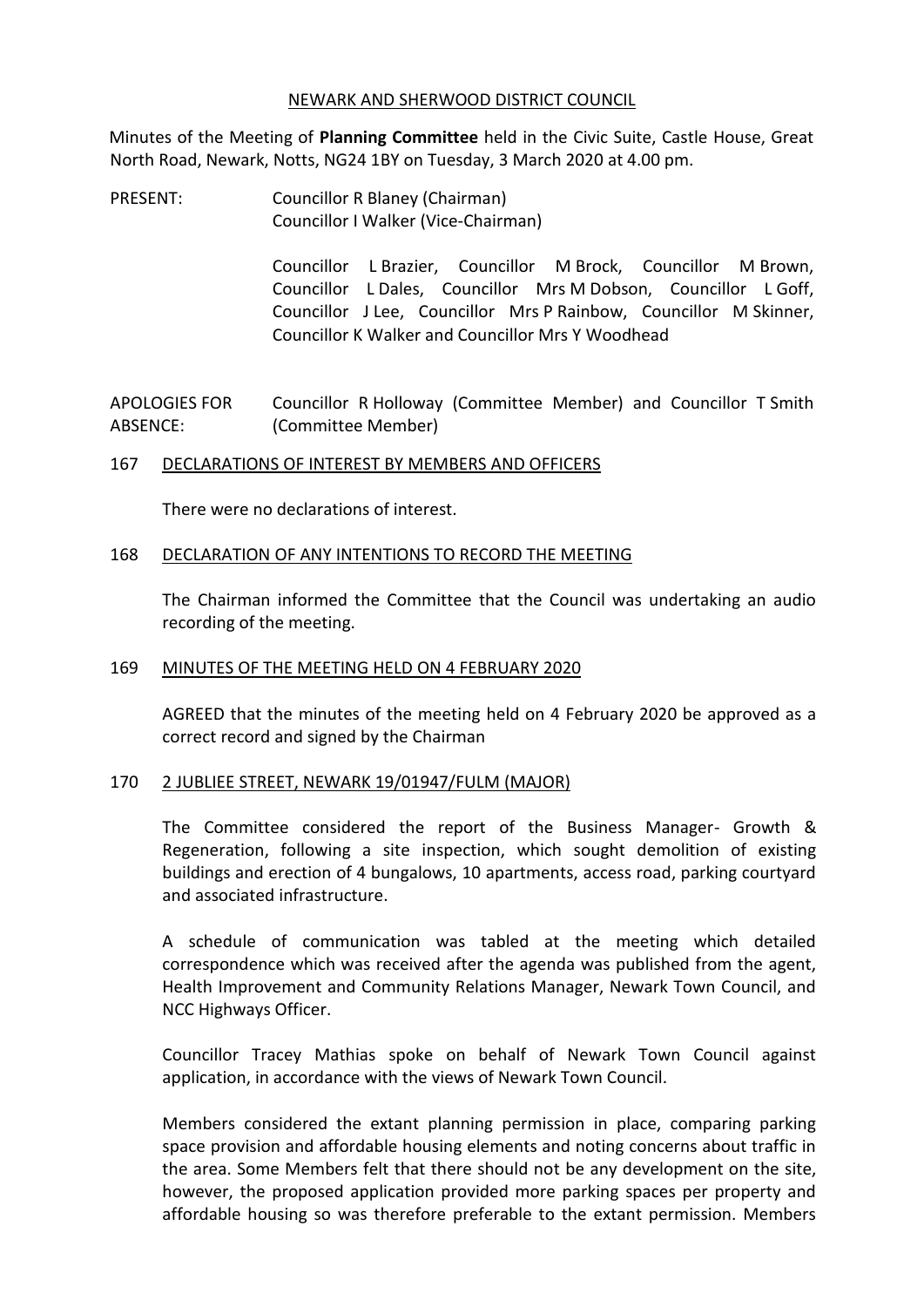were concerned that no social landlord had been identified for the proposed development, and felt that a Registered Social Landlord should be identified to ensure that the affordable element of the development could be delivered.

AGREED (7 for, 3 Against, and 3 Abstentions) That planning permission is approved subject to:-

(a) the conditions and reasons within the report with amendment to condition 8 to read:

No trees, shrubs or hedges within the site which are shown as being retained on the Tree Impact Plan contained in Appendix 6 of the Arboricultural Report (Dated Feb 2020) shall be felled, uprooted, wilfully damaged or destroyed, cut back in any way or removed without the prior consent in writing of the local planning authority. Any trees, shrubs or hedges which die, are removed, or become seriously damaged or diseased within seven years of being planted, shall be replaced with trees, shrubs or hedge plants in the next planting season with others of similar size and species unless otherwise agreed in writing by the local planning authority; and

- (b) a S106 legal agreement to secure the future maintenance or adoption of the private access road serving the development and the contributions set out in Table 1 above.
- (c) a S106 legal agreement which secures confirmation of a Registered Social Landlord for the assisted living bungalows or in the inability to secure assisted living - a different type of affordable tenure for the 4 bungalows. In addition, to provide confirmation of which 'scheme' they are going to implement i.e. whether it is to be the 100% affordable or 30% affordable.

# 171 7 SYCAMORE ROAD, OLLERTON 19/02146/FUL

The Committee considered the report of Business Manager- Growth & Regeneration, following a site inspection, which sought construction of a new two storey dwelling at 7 Sycamore Road, Ollerton. The application had been called in by the Local Ward Member.

Members considered that the site was large enough for the proposed single dwelling, however the position of the development would be overbearing to the garden of number 7 and would not be in keeping with the existing street scene. The impact on 1 Birch Road, notwithstanding the Officer's report, was not considered to be detrimental. Moving the dwelling closer to this boundary would be unlikely to have harm on occupier's amenity.

AGREED (Unanimously) that the application be deferred to enable negotiation on the siting of the dwelling and to enable the garden of 7 Sycamore Road to be made larger.

## 172 ADOPTION OF PLANNING ENFORCEMENT PLAN (PEP)

The Committee considered the report of the Director- Growth & Regeneration, which sought adoption of the Planning Enforcement Plan (PEP). The Plan was recognised by